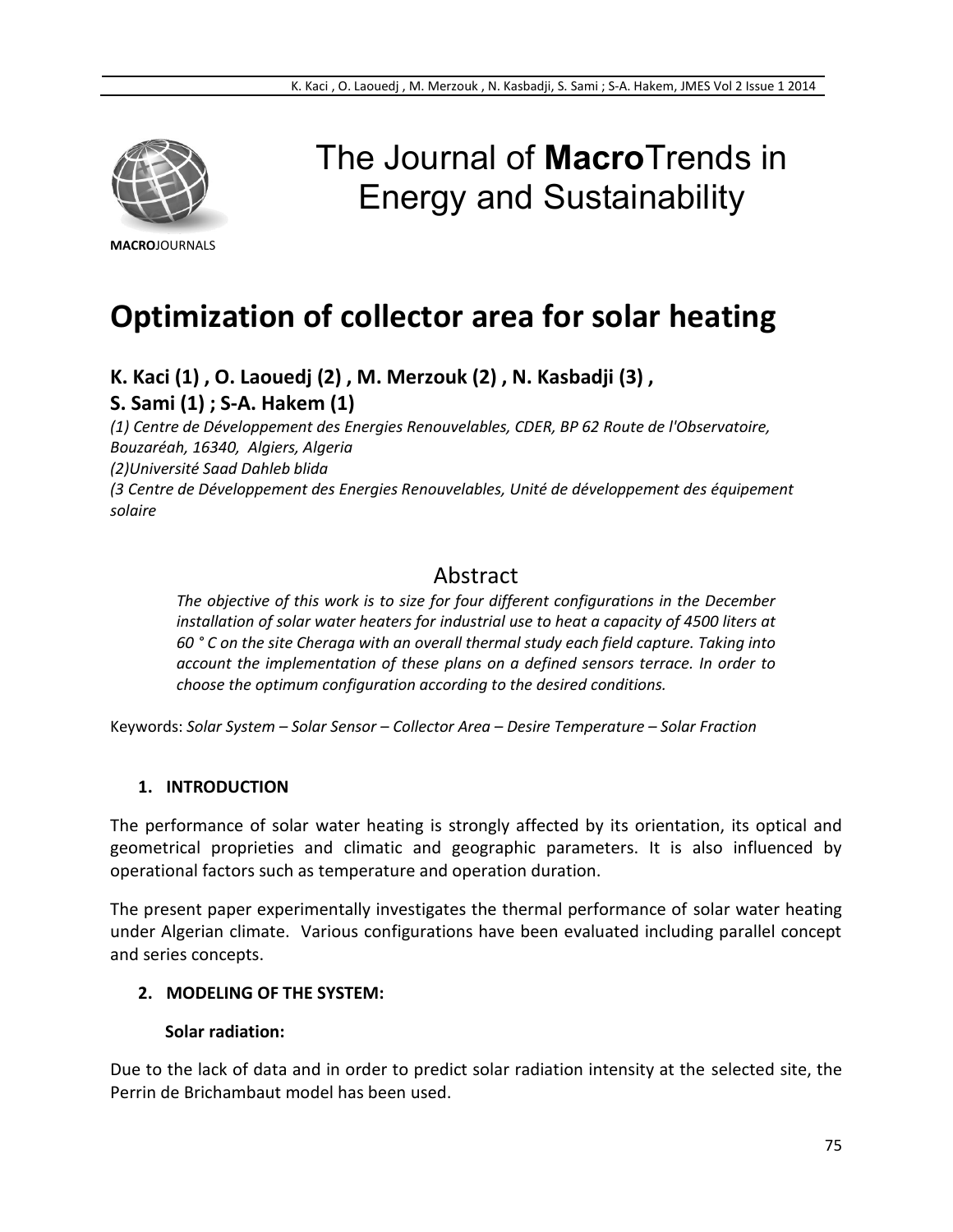The Perrin de Brichambaut recommends the following formulation to estimate the direct and diffuse components of solar radiation [1]:

$$
I_b = A \times \sin h \times exp \{-\left[C \times \sin \left(h + 4 \times \frac{\pi}{180}\right)\right]^{-1}\}\
$$
\n
$$
I_d = B \times (\sin h)^{0.4}
$$
\n(1)

The global component is then deduced from the following equation. It can also be obtained via summing the above components.

 $I_g = D \times (\sin h)^E$ 

#### **Energy balance**

The energy balance of the system can be given by [2]:

$$
(Mcp)s \frac{dT_s}{dt} = Q_u' + Q_{aux} - (Q_s + Q_l)
$$
\n
$$
Q_u = A_c F_r [(\tau \alpha)_e I_g - U_g (T_i - T_a)]^+
$$
\n(4)

After solving the above equation, the variation of storage temperature as a function of time is [3]:

$$
T_s^+ = T_s + \frac{dt}{(Mcp)_s} \Big\{ A_c F_r' \big[ (\tau \alpha)_e I_g - U_g (T_i - T_a) \big]^+ - (UA)_s (T_s - T_a) - \epsilon (\dot{m}cp)_s (T_s - T_r) \Big\}
$$

 (5) The ratio of meeting Customer needs can be calculated from the following formula [3]:

$$
f = \frac{1}{L} \int_{\Delta t} AFr \left[ (\tau \alpha)_e I_g - U_g \left( T_e - T_a \right) \right]^+ dt \tag{6}
$$

This equation can be divided into two non dimensional parts [4]:

$$
Y = \frac{AFr}{L} \int_{\Delta t} (\tau \alpha)_e I_\beta dt = \frac{AFr}{L} (\overline{\tau \alpha})_e H_\beta N
$$
  

$$
X = \frac{AFr}{L} \int_{\Delta t} U_g (T_{ref} - T_a) dt = \frac{AFr}{L} U_g (T_{ref} - \overline{T_a}) \Delta t
$$
 (7)

Under the following operation conditions:

- $\blacksquare$  Mass flow  $s^{\text{-}1}$
- Storage capacity : 50 à 100 kg/m<sup>2</sup> of collector surface ( a capacity of 75 kg/m<sup>2</sup> has been chosen in this study)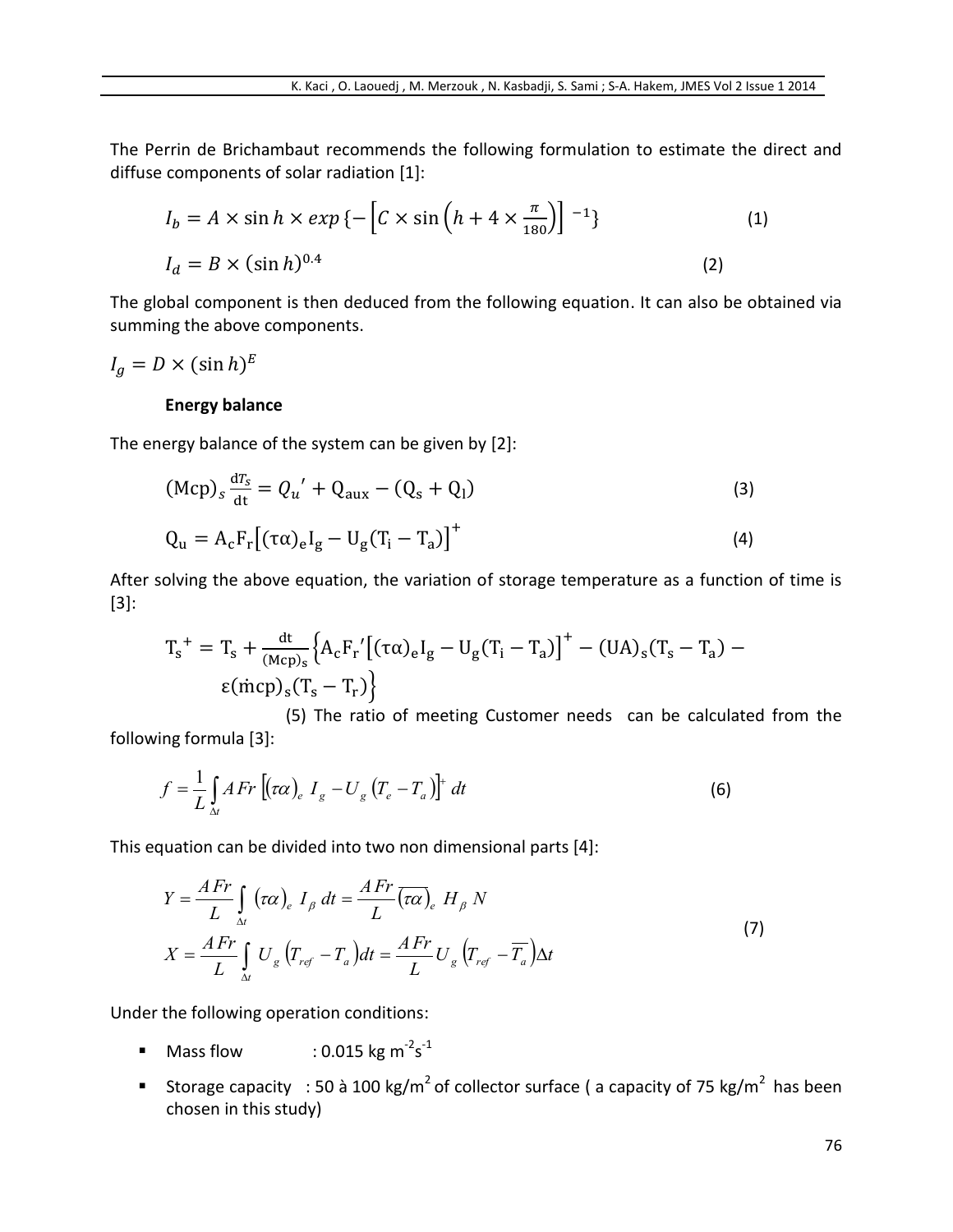Heat exchanger efficiency : 1 5 min *U A C*

Therefore, the coverage solar is obtained using the equation below [2]:

$$
f = 1.029 \text{ Y} - 0.065 \text{ X} - 0.245 \text{ Y}^2 + 0.0018 \text{ X}^2 + 0.0215 \text{ Y}^3 \tag{8}
$$

With:

0 < *Y* < 3 et 0 < *X* <18

The need in hot water is usually stable though a year. To take into consideration this fact, a correlation for the variable X has been introduced [32]:

$$
\frac{X_c}{X} = \frac{11.6 + 1.18T_s + 3.86T_r - 2.32\overline{T_d}}{100 - \overline{T_d}}
$$
\n(9)

With :  $T_r$  : grid temperature,

*T<sup>s</sup>* : Storage temperature,

*T<sup>d</sup>* : mean daily temperature.

#### **3. RESULTS AND DISCUSIONS**

#### *Solar radiation under clear sky:*

In figure1, it is represented the predicted and measured solar radiation in a typical day in December. It has been observed high accuracy of the selected model, in red color compared to measured data (blue color). The small difference is related to measurement uncertainty and to climatic conditions. Note that the solar radiation intensity can reach up to 900 W/m2 at the site under investigation.



*Figure 1. Solar radiation in a clear sky day in December predicted using Brichambaut.*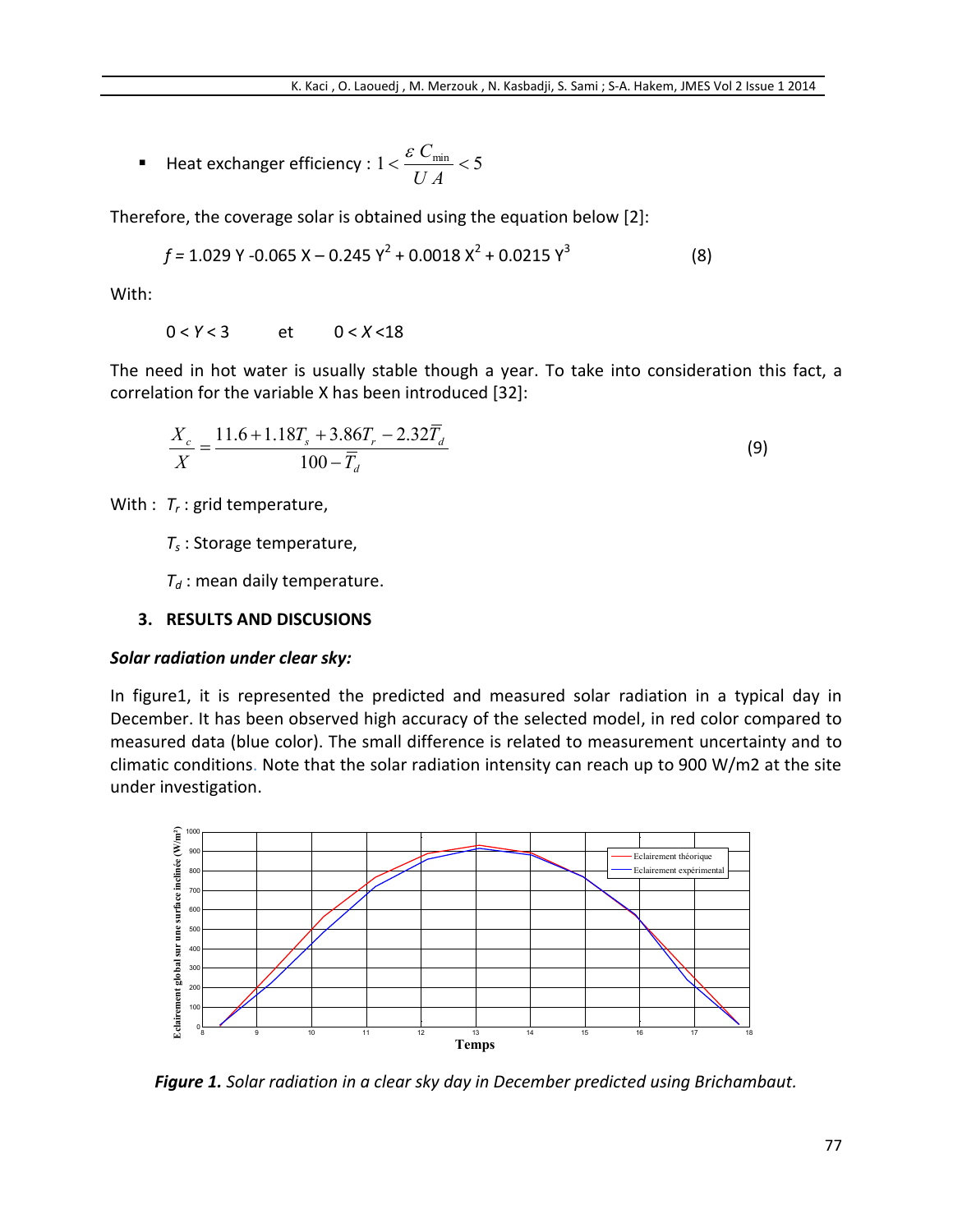The design concept of the installation considered in this investigation is mainly based on collector configuration. The results have been highlighted in the following sections:

#### **Parallels configuration :**

The larger the collector the greater the energy collection and the higher is the satisfaction factor. The variation of energy collection as function of collector size is illustrated in figure 2 . It has been observed lower solar ratio in December, in the order of 0.4, compared with the mean yearly value that reach 0.7. This latter reflects the importance of the selected location in this study which has higher solar ratio.



*Figure 2. Effect of collector surface in the case of parallel configuration* 

## **Configuration that include two collectors in series:**

Figure 3 shows the solar fraction desired in the month of December. We have observed that this configuration allows reaching a collection surface of about 120  $m^2$ , larger than that obtained using parallel concept (110m2).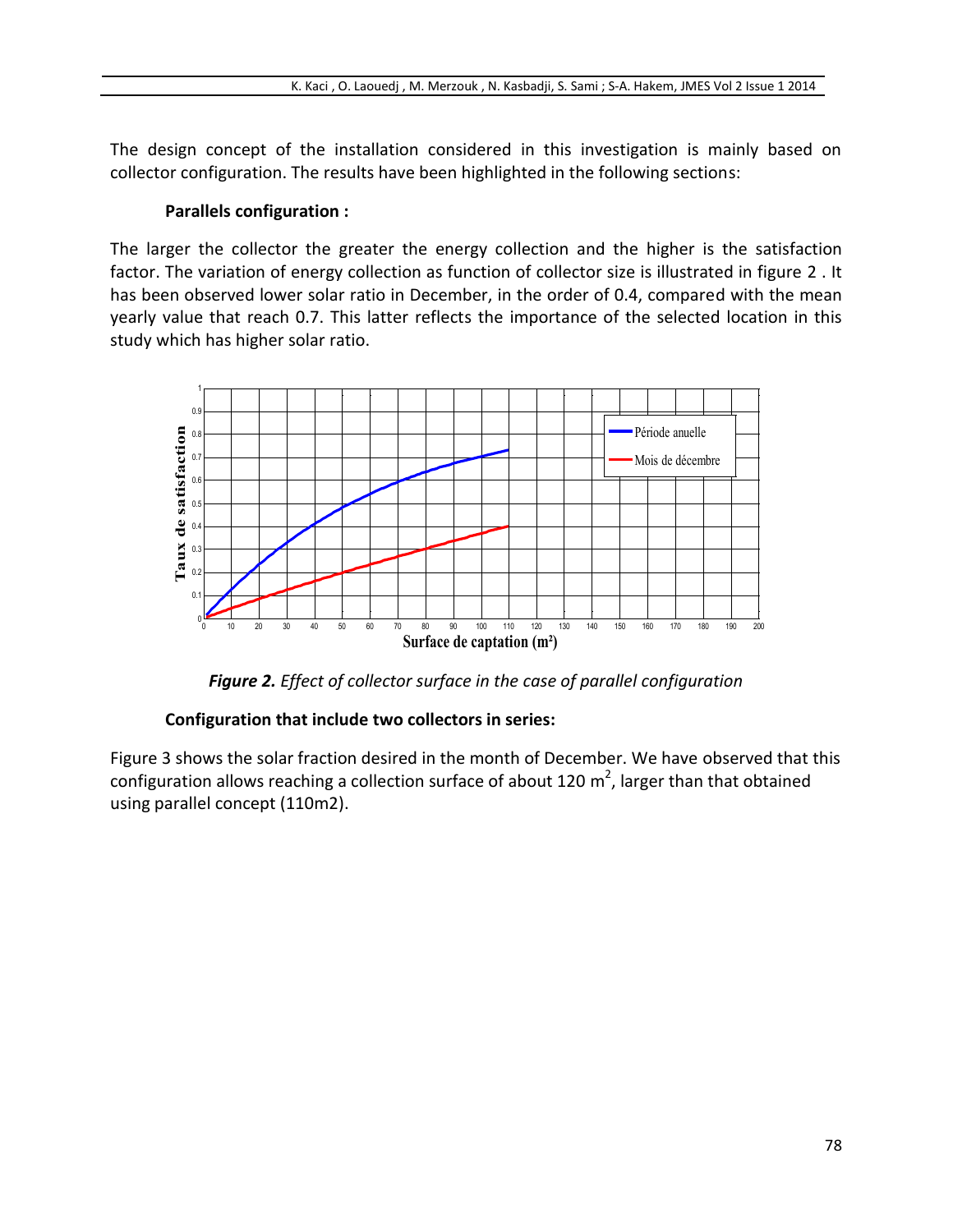

*Figure 3. Effect of collection surface in the case of two collectors in series.*

## **Configuration that includes three collectors in series:**

This configuration allows reaching  $154 \, \text{m}^2$  collection surface. The monthly and yearly satisfaction fraction (taux de satisfaction) is presented in the figure bellow. It has been observed parallel allure between these two fractions for surfaces larger than of 90  $m^2$  (see figure 4).



*Figure 4. Effect of collection surface in the case of three collector in series.*

## **Configuration that includes four collectors in series:**

Figure 5 demonstrates the results when using four collectors in series. This concept requires larger collection surface than the previous design. It has been shown that this configuration offers larger surface that can be two times larger than that given by the parallel configuration.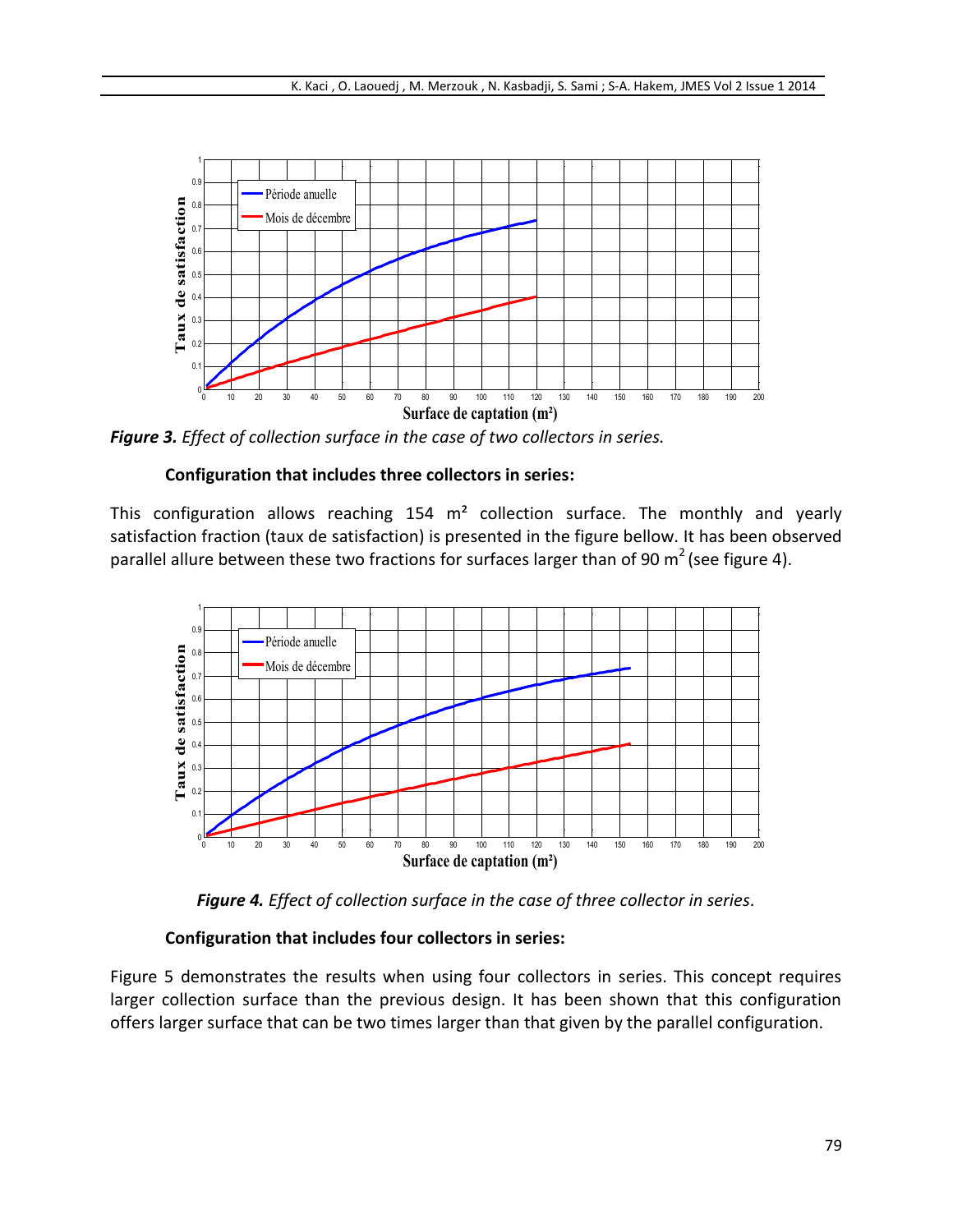

*Figure 5. Effect of collection surface in the case of four collectors in series.*

## **Comparison of the four configurations**

As it is shown in Figure 6 the concept of collectors in series decreases the satisfaction of the system .From economic point of view, parallel configuration offers the best choice. However, four collectors in series concept provide many advantages from the energetic point of view, i.e., higher water temperature. Therefore, the selection of the optimum configuration that saves money and offers higher thermal performance requires thechnico-ecomonic assessment.



*Figure 6. Variation of the satisfaction fraction as function of collection surface.*

## **4. CONCLUSION:**

The thermal performance of solar water heating system been presented in this paper whereby the effect of collector configuration is analyzed. The results have shown that efficiencies between 30 to 60% are feasible. Furthermore, the investigation has also indicated that the selection of the best configuration of flat plat collector is strongly related to storage temperature and to mass flow.